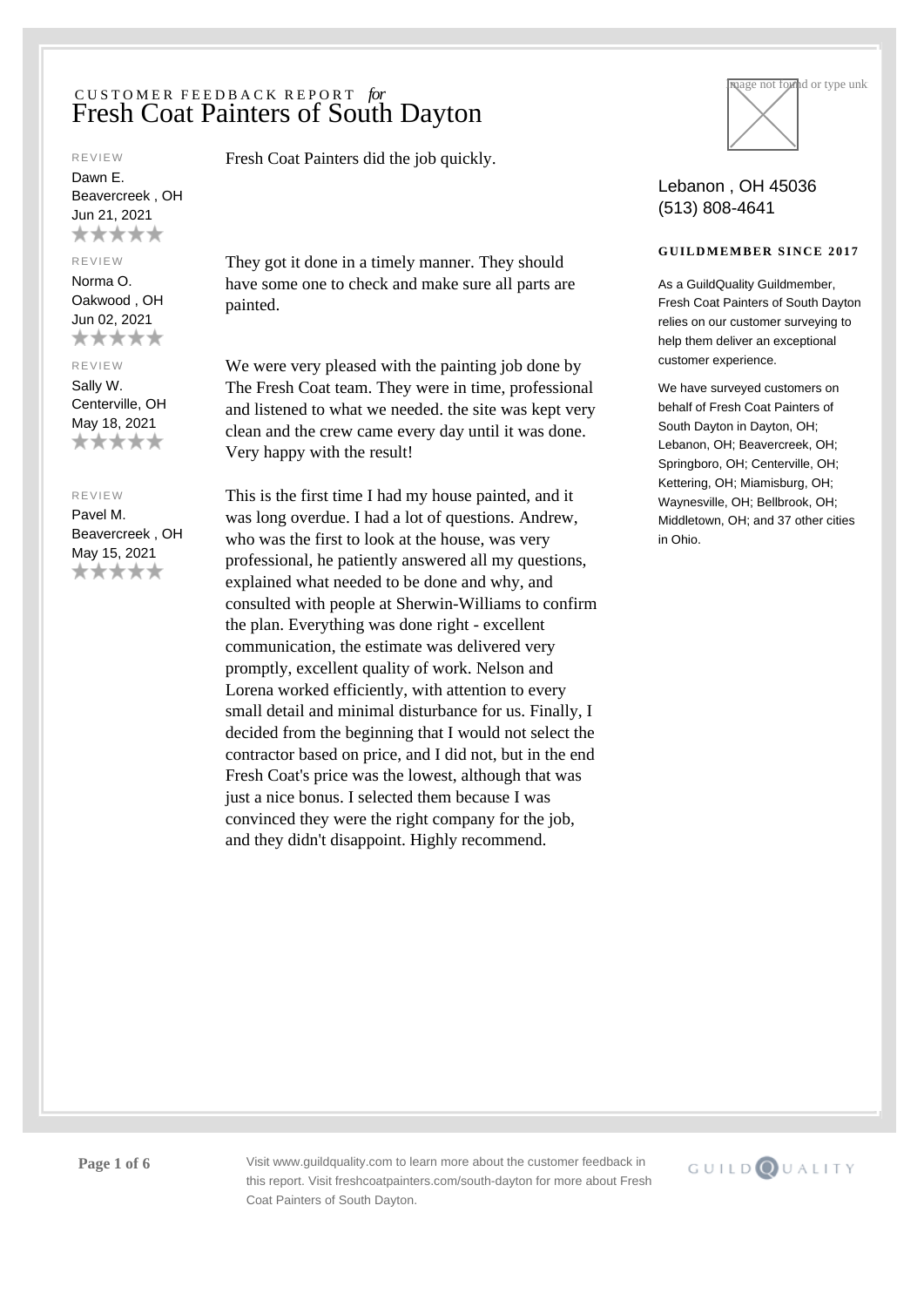#### REVIEW

Paul C. Centerville, OH May 12, 2021 \*\*\*\*\*

### REVIEW

Amanda S. Kettering, OH May 12, 2021 \*\*\*\*\*

#### REVIEW

John H. Kettering, OH May 12, 2021 \*\*\*\*\*

## REVIEW

Katrina V. Englewood, OH Apr 15, 2021 \*\*\*\*\*

REVIEW

Charles H. Beavercreek , OH Apr 11, 2021 \*\*\*\*\*

They did a great job. They were professional, and friendly.

Fresh Coat Painters did a fantastic job painting the exterior of our house! They fit us in their busy schedule quickly, and it only took four days to do the job! They even overcame a random winter storm at the end of April and got the job finished quickly and correctly! The customer service is top notch, and they respond to calls and emails quickly. I DEFINITELY recommend Fresh Coat Painters!

The exterior architecture of our house is such that is not easy to paint. Additionally, we added our garden house, painted similarly, to the project. We are impressed with the hard working crew, the quality of their work and care they took to complete the job on time and as promised. We recommend Fresh Coat Painters for your project.

Fresh Coat Painters of South Dayton was professional, and attentive. I did not have any issues during my job.

Excellent exterior paint and trim work.



## Lebanon , OH 45036 (513) 808-4641

## **GUILDMEMBER SINCE 2017**

As a GuildQuality Guildmember. Fresh Coat Painters of South Dayton relies on our customer surveying to help them deliver an exceptional customer experience.

We have surveyed customers on behalf of Fresh Coat Painters of South Dayton in Dayton, OH; Lebanon, OH; Beavercreek, OH; Springboro, OH; Centerville, OH; Kettering, OH; Miamisburg, OH; Waynesville, OH; Bellbrook, OH; Middletown, OH; and 37 other cities in Ohio.

Page 2 of 6 Visit www.guildquality.com to learn more about the customer feedback in this report. Visit freshcoatpainters.com/south-dayton for more about Fresh Coat Painters of South Dayton.

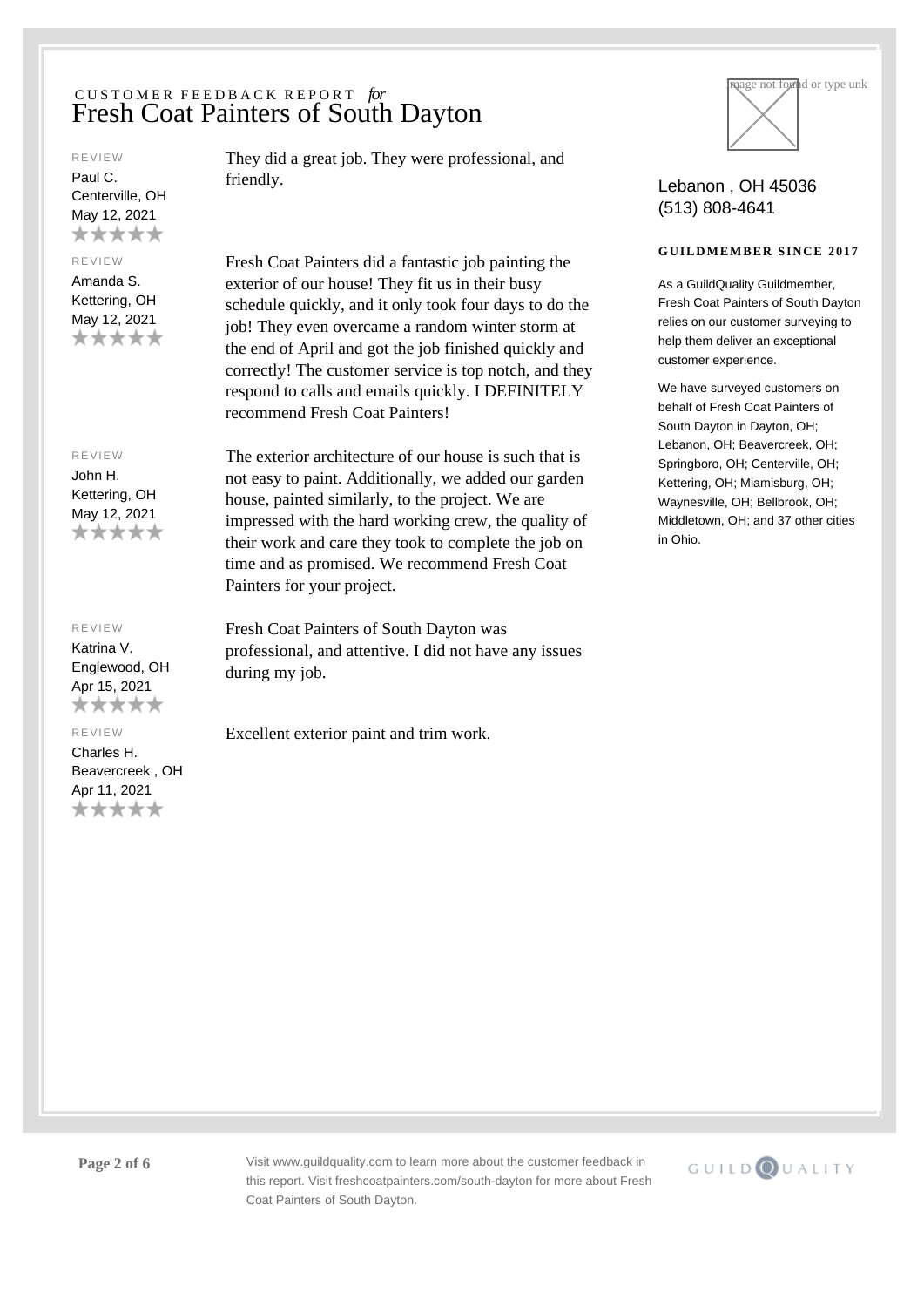#### REVIEW

Shawn M. Ketteringham, OH Apr 06, 2021 \*\*\*\*\*

### REVIEW

Roger C. Dayton, OH Apr 05, 2021 \*\*\*\*\*

#### REVIEW

Kevin M. Dayton, OH Apr 04, 2021 \*\*\*\*\*

#### REVIEW

Geneva B. Miamisburg, OH Mar 31, 2021 \*\*\*\*\*

### REVIEW

Kathy E. Lebanon, OH Mar 28, 2021 \*\*\*\*\*

#### REVIEW

Mike A. Greenville , OH Mar 25, 2021 \*\*\*\*\*

My experience with Fresh Coat was wonderful the staff were very helpful. Our house looks like is new again . I have recommended Fresh Coat to all my friends and Neighbors.

Did great work on a short time frame. Worked with us to get the painting done before a move in. Strongly recommend them.

I am so pleased with every aspect of their work. I planned on painting the interior of myself allowing 10 to 12 days of backbreaking work. At my age, no way! The crew finished the entire inside of my house in 1 and had days including all items moved back in place. I am so pleased that I got this quality of work and saved my back as well! Thank you!

We were very pleased with Fresh Coater Painters. Everything went as planned and the results came out wonderfully. Their advice on the sheen of the paint was perfect for what we needed. The experience was wonderful.

We were very impressed with Fresh Coat Painters! They did a great job painting our ceiling without any mess left behind and we did not even have to move anything. They were very professional and dependable; we definitely plan to use them again!

Our experience with Fresh Coat Painters exceeded our expectations by 100%, from working with there salesman to operations and the crew was absolutely the best people you can imagine very nice and always were so helpful with any questions we had.



## Lebanon , OH 45036 (513) 808-4641

## **GUILDMEMBER SINCE 2017**

As a GuildQuality Guildmember. Fresh Coat Painters of South Dayton relies on our customer surveying to help them deliver an exceptional customer experience.

We have surveyed customers on behalf of Fresh Coat Painters of South Dayton in Dayton, OH; Lebanon, OH; Beavercreek, OH; Springboro, OH; Centerville, OH; Kettering, OH; Miamisburg, OH; Waynesville, OH; Bellbrook, OH; Middletown, OH; and 37 other cities in Ohio.

Page 3 of 6 Visit www.guildquality.com to learn more about the customer feedback in this report. Visit freshcoatpainters.com/south-dayton for more about Fresh Coat Painters of South Dayton.

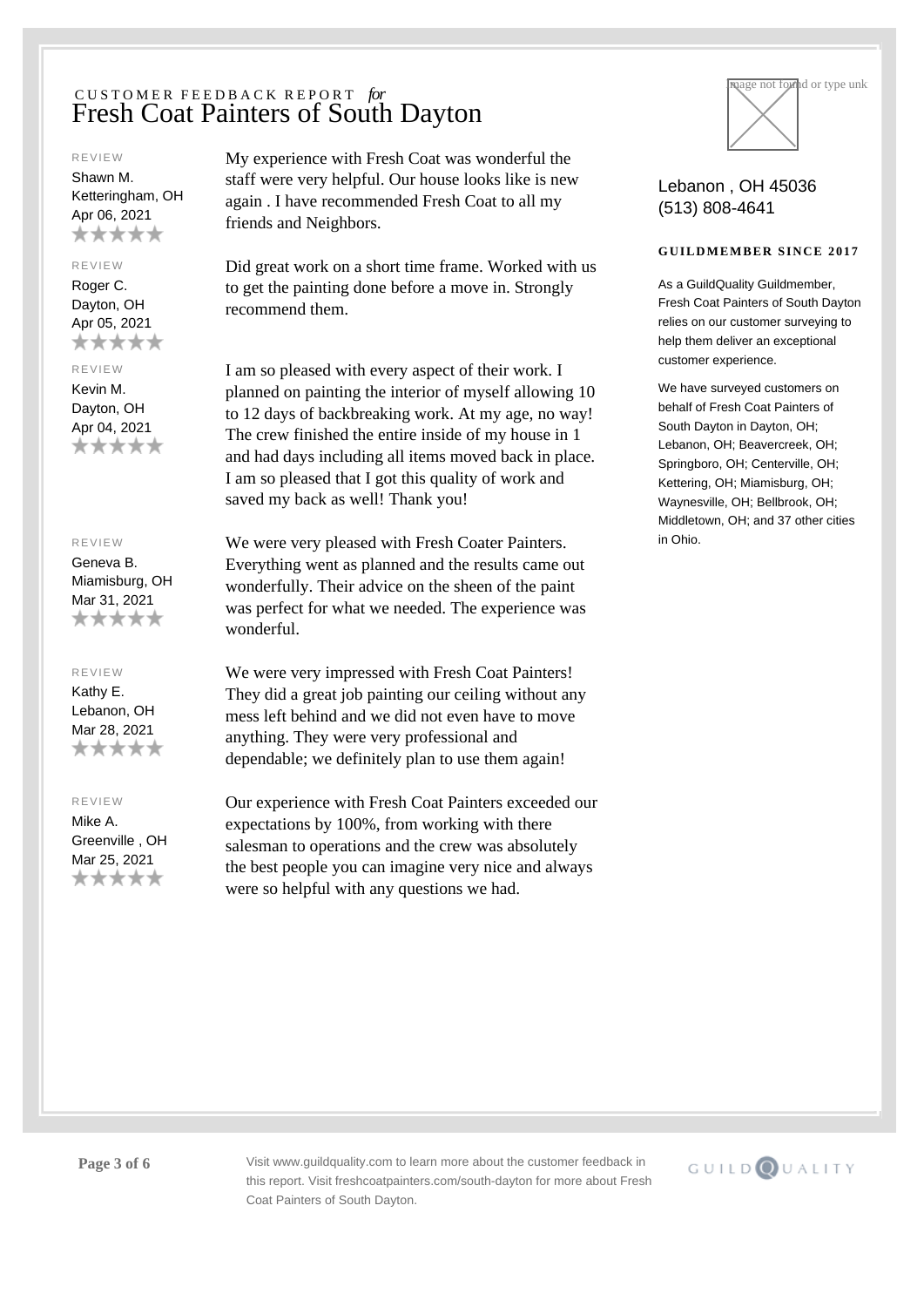#### REVIEW

Erin S. Dayton, OH Mar 11, 2021 \*\*\*\*\*

## REVIEW

Jen J. Beavercreek , OH Jan 27, 2021 \*\*\*\*\*

### REVIEW

Kristina J. Beavercreek, OH Dec 29, 2020 \*\*\*\*\*

## REVIEW

Lenora B. Waynesville, OH Dec 21, 2020 \*\*\*\*\*

# REVIEW

Ralph R. Dayton, OH Dec 21, 2020 \*\*\*\*\*

### REVIEW

Jennifer C. Beavercreek , OH Dec 21, 2020 \*\*\*\*\*

#### REVIEW

Trent M. Beavercreek Township, OH Dec 17, 2020 \*\*\*\*\* Great job!

Highly recommend Fresh Coat Painters! Not only did they do a great job, but they went out of their way to finish the job before we welcomed our new baby. They were professional, accountable, communicated well, and arrived on time each day.

I've had a run of bad experiences with contractors. Getting our house painted was a surprising change. If we have any more painting needs I would use Andrew again without getting quotes from other companies. He was that good.

Excellent and friendly communication. This company was a pleasure to do business with. Highly recommend!

They did a great job and have a great crew. I highly recommend them.

They did a great job.

They did fantastic work.



# Lebanon , OH 45036 (513) 808-4641

## **GUILDMEMBER SINCE 2017**

As a GuildQuality Guildmember. Fresh Coat Painters of South Dayton relies on our customer surveying to help them deliver an exceptional customer experience.

We have surveyed customers on behalf of Fresh Coat Painters of South Dayton in Dayton, OH; Lebanon, OH; Beavercreek, OH; Springboro, OH; Centerville, OH; Kettering, OH; Miamisburg, OH; Waynesville, OH; Bellbrook, OH; Middletown, OH; and 37 other cities in Ohio.

Page 4 of 6 Visit www.guildquality.com to learn more about the customer feedback in this report. Visit freshcoatpainters.com/south-dayton for more about Fresh Coat Painters of South Dayton.

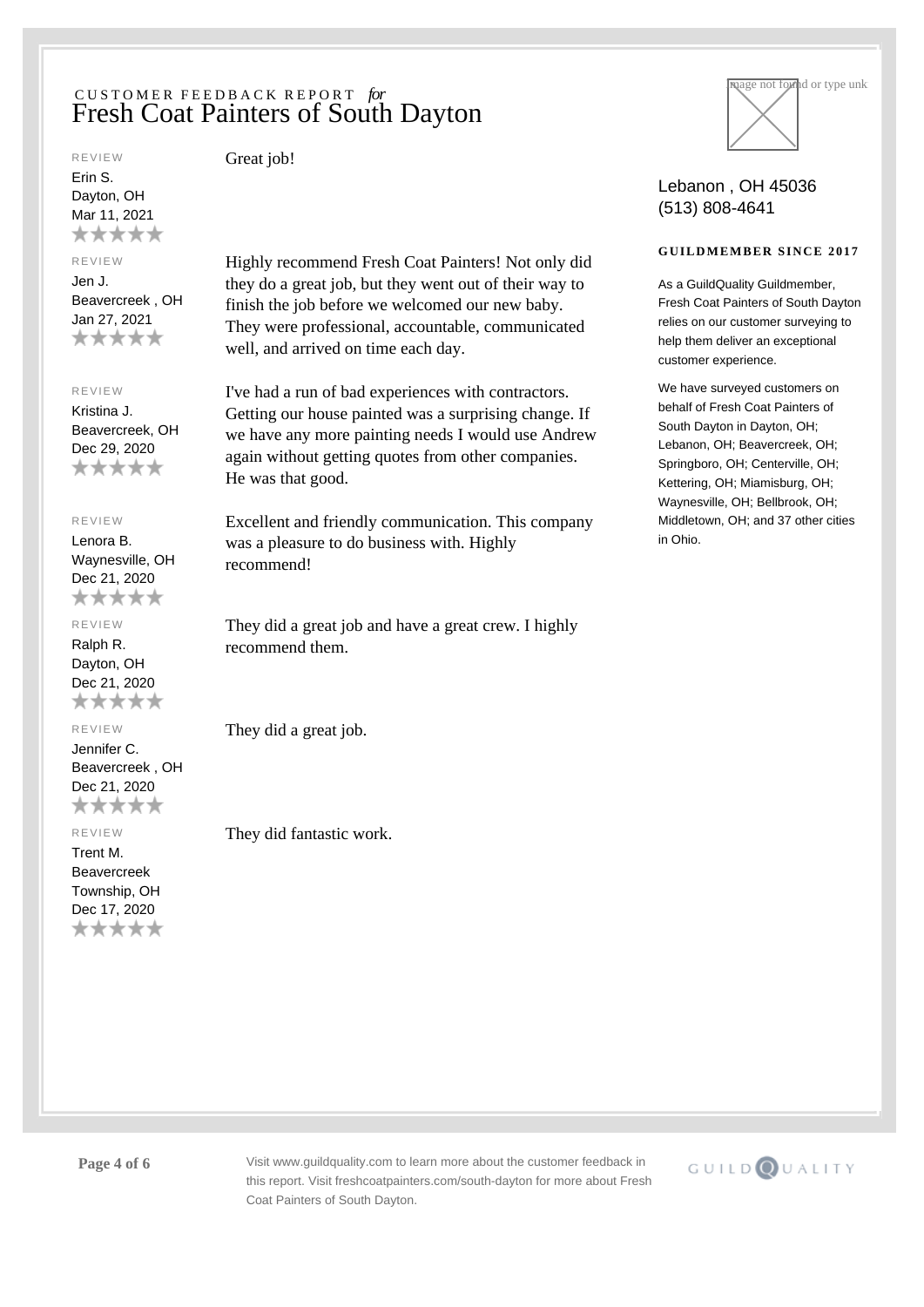#### REVIEW

David P. Beavercreek, OH Dec 13, 2020 \*\*\*\*\*

### REVIEW

Carol H. Springboro, OH Dec 03, 2020 \*\*\*\*\*

#### REVIEW

Robby J. Dayton, OH Dec 03, 2020 \*\*\*\*\*

## REVIEW

Steve K. Beavercreek , OH Nov 30, 2020 \*\*\*\*\*

#### REVIEW

Andrew R. Lebanon, OH Nov 30, 2020 \*\*\*\*\*

## REVIEW

Amber A. Blue Ash, OH Nov 27, 2020 \*\*\*\*\* Wonderful experience! We received a first rate service by a top level; company. Couldn't be more pleased with Fresh Coat Painters of South Dayton!

Great customer service, prompt response time, great work. Thank you very much!

Brian and Andrew were awesome to work with. As a fellow painting company in the area, its nice to have reputable options to partner with on projects and know that the client is being well taken care of. Happy to continue doing business with Brian's Fresh Coat of South Dayton.

Truly fantastic attention to detail and customer service. I would recommend them without a seconds hesitation - and their price was better than others.

Fresh Coat Painters of South Dayton did a great job. They completed the project on time, and were clean and professional.

I would not hesitate to recommend or use Fresh Coat again for any painting needs. They were quick, responsive, and the paint used is high quality. I have also recommended them to my real estate clients who have been equally satisfied.



## Lebanon , OH 45036 (513) 808-4641

## **GUILDMEMBER SINCE 2017**

As a GuildQuality Guildmember. Fresh Coat Painters of South Dayton relies on our customer surveying to help them deliver an exceptional customer experience.

We have surveyed customers on behalf of Fresh Coat Painters of South Dayton in Dayton, OH; Lebanon, OH; Beavercreek, OH; Springboro, OH; Centerville, OH; Kettering, OH; Miamisburg, OH; Waynesville, OH; Bellbrook, OH; Middletown, OH; and 37 other cities in Ohio.

Page 5 of 6 Visit www.guildquality.com to learn more about the customer feedback in this report. Visit freshcoatpainters.com/south-dayton for more about Fresh Coat Painters of South Dayton.